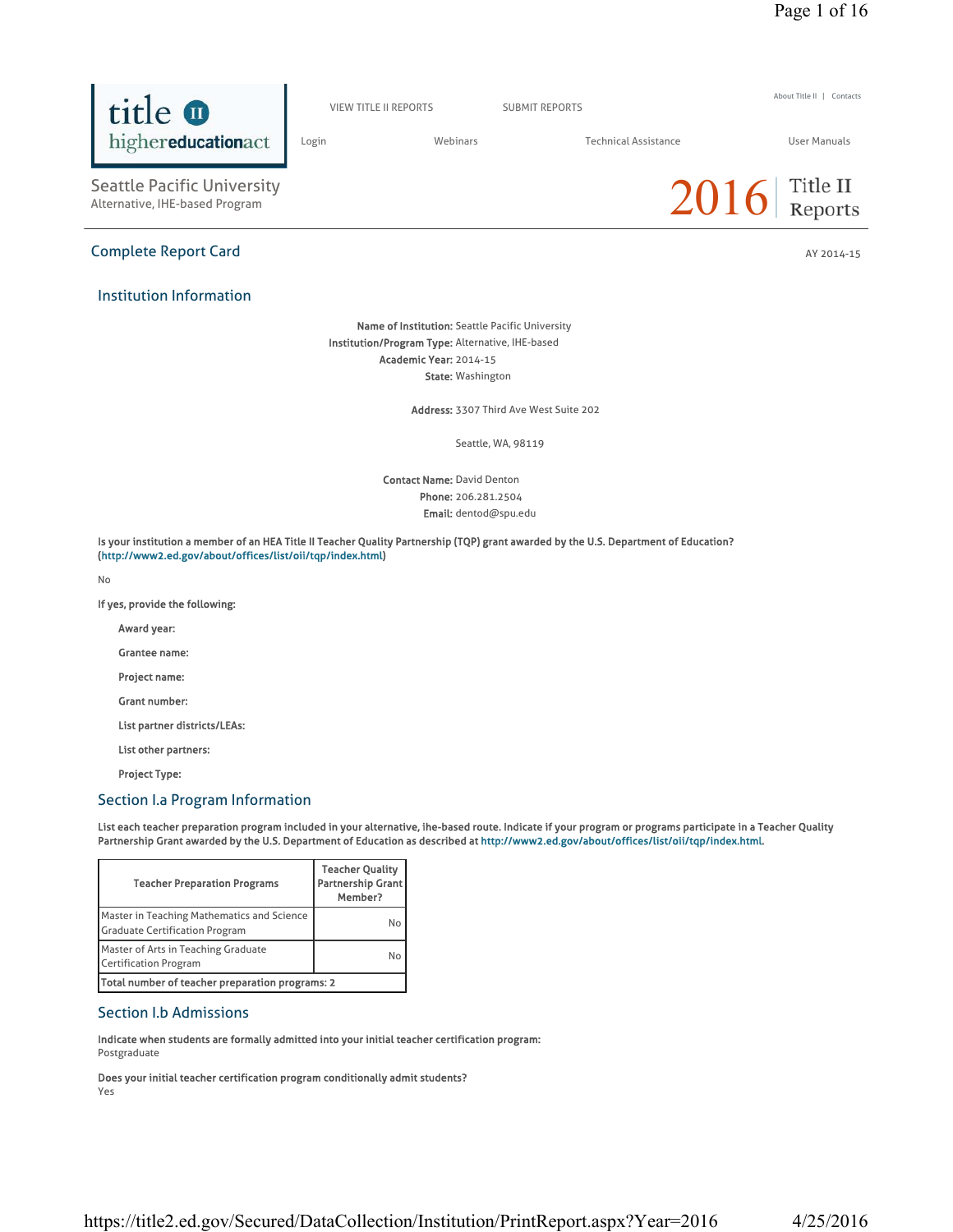https://spu.edu/academics/school-of-education/graduate-programs/certification-programs

y and the second contract of the second contract of the second contract of the second contract of the second c

#### Please provide any additional comments about or exceptions to the admissions information provided above:

Alternate Routes to Certification (ARC) is an Alternative IHE graduate certification program. ARC students who do not have all application information complete may be admitted on a probation condition. All application information must be satisfactorily completed before enrolling for coursework or student teaching.

# Section I.b Undergraduate Requirements

#### Please provide the following information about your teacher preparation program's entry and exit requirements. (§205(a)(1)(C)(i))

#### Are there initial teacher certification programs at the undergraduate level?

No

#### If yes, for each element listed below, indicate if it is required for admission into or exit from any of your teacher preparation program(s) at the Undergraduate level.

| <b>Element</b>                                                          | Required for Entry Required for Exit |                   |
|-------------------------------------------------------------------------|--------------------------------------|-------------------|
| Transcript                                                              | Data not reported                    | Data not reported |
| Fingerprint check                                                       | Data not reported                    | Data not reported |
| Background check                                                        | Data not reported                    | Data not reported |
| Minimum number of courses/credits/semester hours completed              | Data not reported                    | Data not reported |
| Minimum GPA                                                             | Data not reported                    | Data not reported |
| Minimum GPA in content area coursework                                  | Data not reported                    | Data not reported |
| Minimum GPA in professional education coursework                        | Data not reported                    | Data not reported |
| Minimum ACT score                                                       | Data not reported                    | Data not reported |
| Minimum SAT score                                                       | Data not reported                    | Data not reported |
| Minimum basic skills test score                                         | Data not reported                    | Data not reported |
| Subject area/academic content test or other subject matter verification | Data not reported                    | Data not reported |
| Recommendation(s)                                                       | Data not reported                    | Data not reported |
| Essay or personal statement                                             | Data not reported                    | Data not reported |
| Interview                                                               | Data not reported                    | Data not reported |
| Other                                                                   | Data not reported                    | Data not reported |

What is the minimum GPA required for admission into the program?

What was the median GPA of individuals accepted into the program in academic year 2014-15

What is the minimum GPA required for completing the program?

What was the median GPA of individuals completing the program in academic year 2014-15

Please provide any additional comments about the information provided above:

### Section I.b Postgraduate Requirements

Please provide the following information about your teacher preparation program's entry and exit requirements. (§205(a)(1)(C)(i))

Are there initial teacher certification programs at the postgraduate level?

Yes

If yes, for each element listed below, indicate if it is required for admission into or exit from any of your teacher preparation program(s) at the Postgraduate level.

| <b>Element</b>                                                          | <b>Required for Entry Required for Exit</b> |     |
|-------------------------------------------------------------------------|---------------------------------------------|-----|
| Transcript                                                              | Yes                                         | Yes |
| Fingerprint check                                                       | Yes                                         | Yes |
| Background check                                                        | Yes                                         | Yes |
| Minimum number of courses/credits/semester hours completed              | Yes                                         | Yes |
| Minimum GPA                                                             | Yes                                         | Yes |
| Minimum GPA in content area coursework                                  | Yes                                         | Yes |
| Minimum GPA in professional education coursework                        | No                                          | Yes |
| Minimum ACT score                                                       | <b>No</b>                                   | No  |
| Minimum SAT score                                                       | No                                          | No  |
| Minimum basic skills test score                                         | Yes                                         | Yes |
| Subject area/academic content test or other subject matter verification | Yes                                         | Yes |
|                                                                         |                                             |     |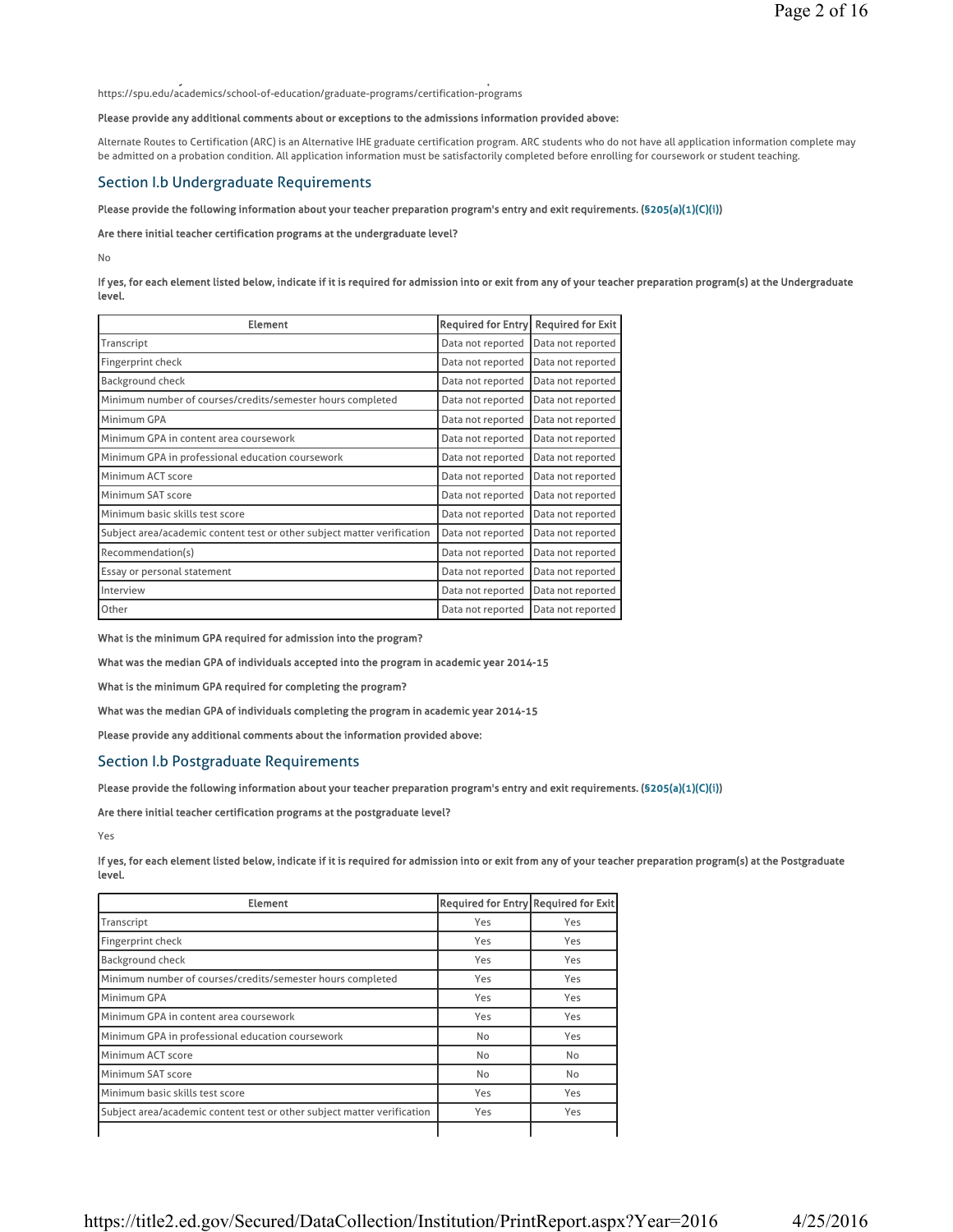| $\sim$ $\sim$                      |     |     |
|------------------------------------|-----|-----|
| <b>Essay or personal statement</b> | Yes | No  |
| <b>Interview</b>                   | Yes | No  |
| Other Passing scores for edTPA     | No  | Yes |

What is the minimum GPA required for admission into the program?

3

What was the median GPA of individuals accepted into the program in academic year 2014-15

3.45

What is the minimum GPA required for completing the program?

3

What was the median GPA of individuals completing the program in academic year 2014-15

3.91

Please provide any additional comments about the information provided above:

### Section I.c Enrollment

Provide the number of students in the teacher preparation program in the following categories. Note that you must report on the number of students by ethnicity and race separately. Individuals who are non-Hispanic/Latino will be reported in one of the race categories. Also note that individuals can belong to one or more racial groups, so the sum of the members of each racial category may not necessarily add up to the total number of students enrolled.

For the purpose of Title II reporting, an enrolled student is defined as a student who has been admitted to a teacher preparation program, but who has not completed the program during the academic year being reported. An individual who completed the program during the academic year being reported is counted as a program completer and not an enrolled student.

### Additional guidance on reporting race and ethnicity data.

| Total number of students enrolled in 2014-15:           | 178 |
|---------------------------------------------------------|-----|
| 14<br>Unduplicated number of males enrolled in 2014-15: |     |
| Unduplicated number of females enrolled in 2014-15: 64  |     |

| 2014-15                                    | Number enrolled |
|--------------------------------------------|-----------------|
| Ethnicity                                  |                 |
| Hispanic/Latino of any race:               | 4               |
| Race                                       |                 |
| American Indian or Alaska Native:          | 3               |
| Asian:                                     | 3               |
| <b>Black or African American:</b>          |                 |
| Native Hawaiian or Other Pacific Islander: |                 |
| White:                                     | 69              |
| Two or more races:                         |                 |

### Section I.d Supervised Clinical Experience

### Provide the following information about supervised clinical experience in 2014-15.

| Average number of clock hours of supervised clinical experience required prior to student teaching             |      |
|----------------------------------------------------------------------------------------------------------------|------|
| Average number of clock hours required for student teaching                                                    | 1415 |
| Average number of clock hours required for mentoring/induction support                                         | 50   |
| Number of full-time equivalent faculty supervising clinical experience during this academic year               |      |
| Number of adjunct faculty supervising clinical experience during this academic year (IHE and PreK-12 staff) 24 |      |
| Number of students in supervised clinical experience during this academic year                                 | 65   |

#### Please provide any additional information about or descriptions of the supervised clinical experiences:

Interns in the ARC program complete a minimum of one-half school year of clinical practice, and an additional significant amount of time if necessary. Clinical practice is full-time and evaluated by a field supervisor and supervised by a mentor teacher. The definition of full-time is 4/5 or more of the regular school day and the minimum requirement for supervised is having the mentor teacher in proximity of the candidate during the school day. Clinical practice begins with frequent and intense supervision of candidates by mentors, and diminishes over time, according to the co-teaching model. Before supervision is diminished, the mentor and field supervisor must agree that the candidate is ready to assume more independent responsibility for students.

### Section I.e Teachers Prepared by Subject Area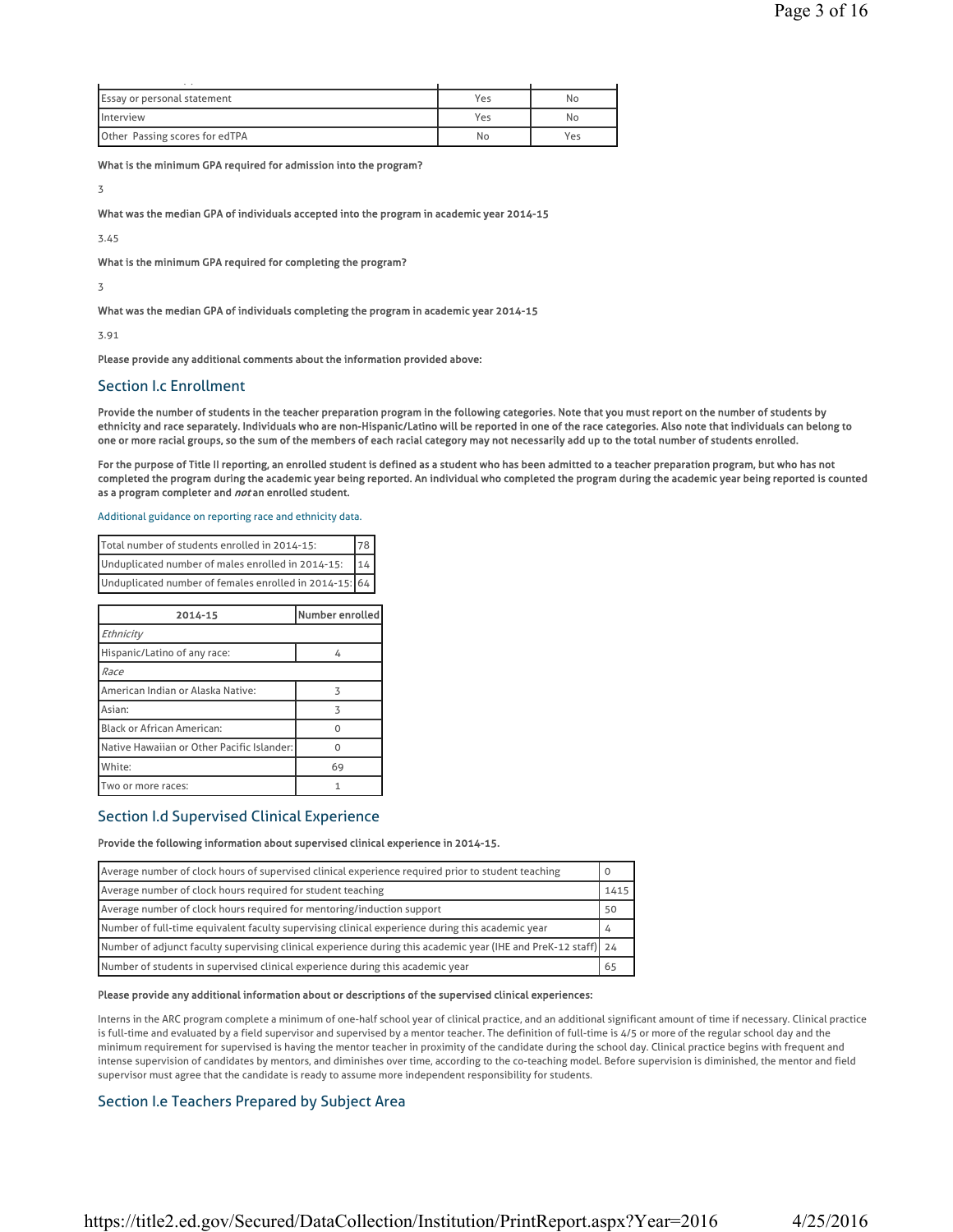p pp y j y 5 pp y 5 pp y 5 pp y 5 pp y 5 pp y 5 pp y 5 pp y 5 pp y 5 pp y 5 pp y 5 pp y 5 pp y 5 pp y 5 pp y 5 number of program completers. "Subject area" refers to the subject area(s) an individual has been prepared to teach. An individual can be counted in more than one subject area. If no individuals were prepared in a particular subject area, please leave that cell blank. (§205(b)(1)(H))

| <b>Subject Area</b>                                                      | <b>Number Prepared</b> |
|--------------------------------------------------------------------------|------------------------|
| <b>Education - General</b>                                               |                        |
| <b>Teacher Education - Special Education</b>                             | 14                     |
| Teacher Education - Early Childhood Education                            |                        |
| <b>Teacher Education - Elementary Education</b>                          | 21                     |
| Teacher Education - Junior High/Intermediate/Middle School Education     |                        |
| <b>Teacher Education - Secondary Education</b>                           |                        |
| <b>Teacher Education - Multiple Levels</b>                               |                        |
| Teacher Education - Agriculture                                          |                        |
| Teacher Education - Art                                                  | $\mathbf{1}$           |
| <b>Teacher Education - Business</b>                                      |                        |
| Teacher Education - English/Language Arts                                | 11                     |
| Teacher Education - Foreign Language                                     |                        |
| <b>Teacher Education - Health</b>                                        | 4                      |
| Teacher Education - Family and Consumer Sciences/Home Economics          |                        |
| Teacher Education - Technology Teacher Education/Industrial Arts         |                        |
| <b>Teacher Education - Mathematics</b>                                   | 7                      |
| <b>Teacher Education - Music</b>                                         | $\mathbf{1}$           |
| Teacher Education - Physical Education and Coaching                      |                        |
| <b>Teacher Education - Reading</b>                                       |                        |
| Teacher Education - Science Teacher Education/General Science            | 5                      |
| <b>Teacher Education - Social Science</b>                                |                        |
| <b>Teacher Education - Social Studies</b>                                | $\overline{2}$         |
| <b>Teacher Education - Technical Education</b>                           |                        |
| Teacher Education - Computer Science                                     |                        |
| Teacher Education - Biology                                              | 11                     |
| <b>Teacher Education - Chemistry</b>                                     | 4                      |
| Teacher Education - Drama and Dance                                      | $\mathbf{1}$           |
| <b>Teacher Education - French</b>                                        |                        |
| <b>Teacher Education - German</b>                                        |                        |
| <b>Teacher Education - History</b>                                       | 5                      |
| Teacher Education - Physics                                              | $\overline{2}$         |
| Teacher Education - Spanish                                              | 1                      |
| <b>Teacher Education - Speech</b>                                        |                        |
| Teacher Education - Geography                                            |                        |
| Teacher Education - Latin                                                |                        |
| Teacher Education - Psychology                                           |                        |
| <b>Teacher Education - Earth Science</b>                                 |                        |
| Teacher Education - English as a Second Language                         |                        |
| Teacher Education - Bilingual, Multilingual, and Multicultural Education |                        |
| <b>Education - Other</b><br>Specify:                                     |                        |

# Section I.e Teachers Prepared by Academic Major

Please provide the number of teachers prepared by academic major for academic year 2014-15. For the purposes of this section, number prepared means the number of program completers. "Academic major" refers to the actual major(s) declared by the program completer. An individual can be counted in more than one academic major. If no individuals were prepared in a particular academic major, please leave that cell blank. (§205(b)(1)(H))

No teachers prepared in academic year 2014-15

| <b>Academic Major</b>                         | Number Prepared |
|-----------------------------------------------|-----------------|
| Education - General                           |                 |
| Teacher Education - Special Education         |                 |
| Teacher Education - Early Childhood Education |                 |
| Teacher Education - Elementary Education      |                 |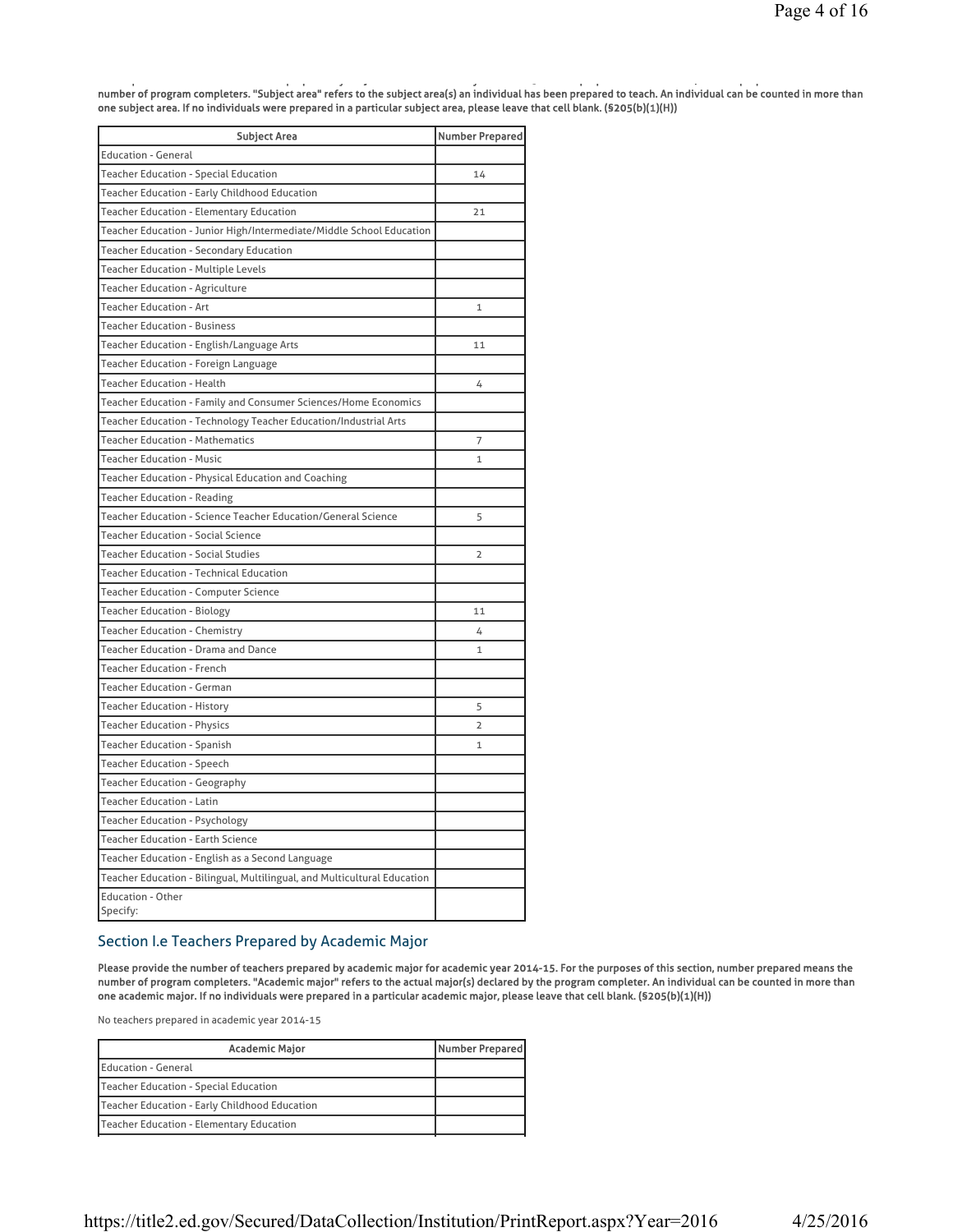| <b>Teacher Education - Secondary Education</b>                           |  |
|--------------------------------------------------------------------------|--|
| <b>Teacher Education - Agriculture</b>                                   |  |
| <b>Teacher Education - Art</b>                                           |  |
| <b>Teacher Education - Business</b>                                      |  |
| Teacher Education - English/Language Arts                                |  |
| Teacher Education - Foreign Language                                     |  |
| <b>Teacher Education - Health</b>                                        |  |
| Teacher Education - Family and Consumer Sciences/Home Economics          |  |
| Teacher Education - Technology Teacher Education/Industrial Arts         |  |
| <b>Teacher Education - Mathematics</b>                                   |  |
| <b>Teacher Education - Music</b>                                         |  |
| Teacher Education - Physical Education and Coaching                      |  |
| <b>Teacher Education - Reading</b>                                       |  |
| <b>Teacher Education - Science</b>                                       |  |
| <b>Teacher Education - Social Science</b>                                |  |
|                                                                          |  |
| <b>Teacher Education - Social Studies</b>                                |  |
| <b>Teacher Education - Technical Education</b>                           |  |
| <b>Teacher Education - Computer Science</b>                              |  |
| <b>Teacher Education - Biology</b>                                       |  |
| Teacher Education - Chemistry                                            |  |
| Teacher Education - Drama and Dance                                      |  |
| <b>Teacher Education - French</b>                                        |  |
| <b>Teacher Education - German</b>                                        |  |
| <b>Teacher Education - History</b>                                       |  |
| <b>Teacher Education - Physics</b>                                       |  |
| Teacher Education - Spanish                                              |  |
| Teacher Education - Speech                                               |  |
| Teacher Education - Geography                                            |  |
| <b>Teacher Education - Latin</b>                                         |  |
| <b>Teacher Education - Psychology</b>                                    |  |
| <b>Teacher Education - Earth Science</b>                                 |  |
| Teacher Education - English as a Second Language                         |  |
| Teacher Education - Bilingual, Multilingual, and Multicultural Education |  |
| <b>Education - Curriculum and Instruction</b>                            |  |
| Education - Social and Philosophical Foundations of Education            |  |
| Liberal Arts/Humanities                                                  |  |
|                                                                          |  |
| Psychology                                                               |  |
| Social Sciences                                                          |  |
| Anthropology                                                             |  |
| Economics                                                                |  |
| Geography and Cartography                                                |  |
| <b>Political Science and Government</b>                                  |  |
| Sociology                                                                |  |
| <b>Visual and Performing Arts</b>                                        |  |
| History                                                                  |  |
| Foreign Languages                                                        |  |
| Family and Consumer Sciences/Human Sciences                              |  |
| English Language/Literature                                              |  |
| Philosophy and Religious Studies                                         |  |
| Agriculture                                                              |  |
| Communication or Journalism                                              |  |
| Engineering                                                              |  |
| Biology                                                                  |  |
| <b>Mathematics and Statistics</b>                                        |  |
| Physical Sciences                                                        |  |
|                                                                          |  |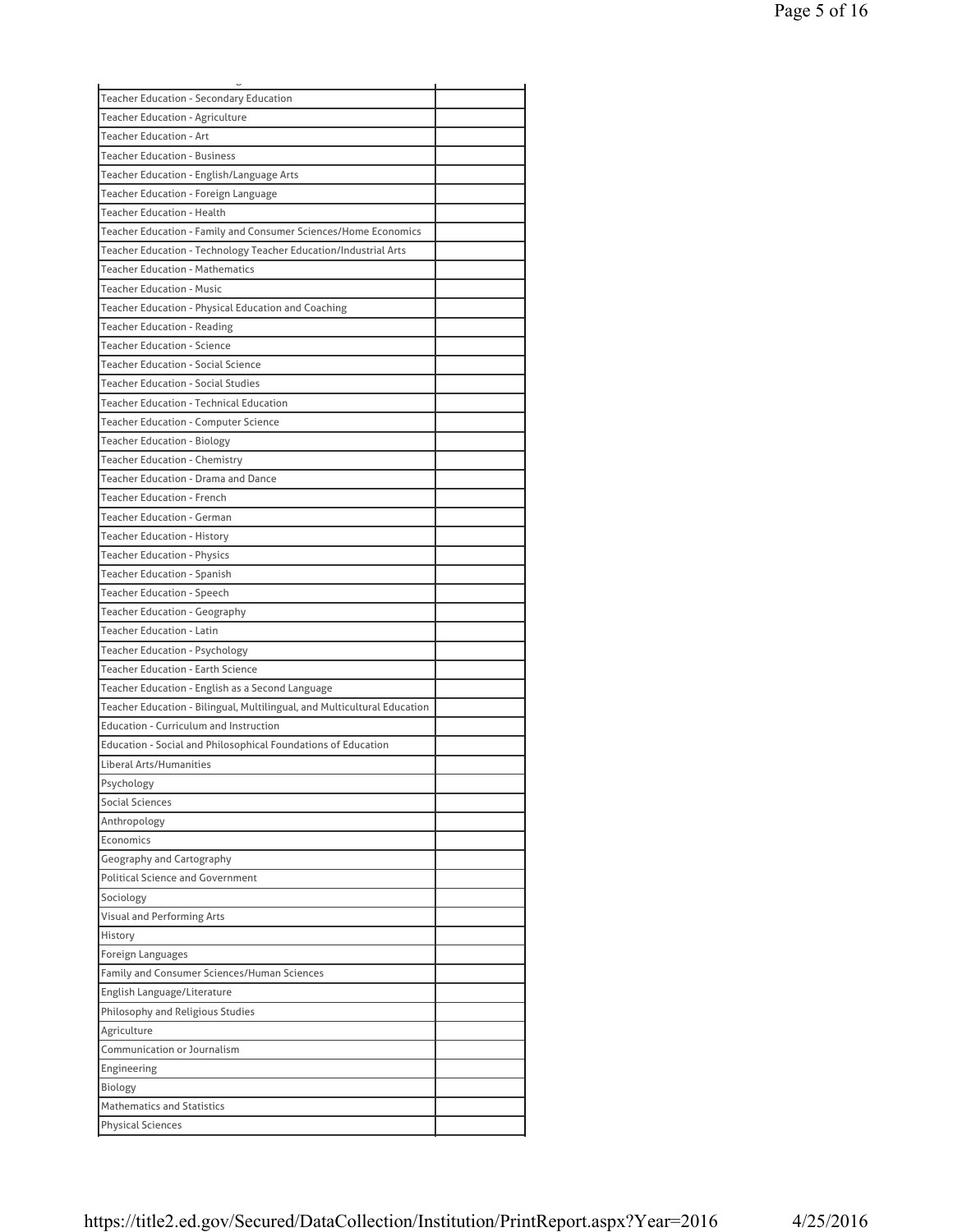| Atmospheric Sciences and Meteorology        |  |
|---------------------------------------------|--|
| Chemistry                                   |  |
| Geological and Earth Sciences/Geosciences   |  |
| Physics                                     |  |
| Business/Business Administration/Accounting |  |
| Computer and Information Sciences           |  |
| Other                                       |  |
| Specify:                                    |  |

### Section I.f Program Completers

Provide the total number of teacher preparation program completers in each of the following academic years:

2014-15: 65 2013-14: 52

2012-13: 52

### Section II Annual Goals - Mathematics

Each institution of higher education (IHE) that conducts a traditional teacher preparation program (including programs that offer any ongoing professional development programs) or alternative route to state credential program, and that enrolls students receiving Federal assistance under this Act, shall set annual quantifiable goals for increasing the number of prospective teachers trained in teacher shortage areas designated by the Secretary or by the state educational agency, including mathematics, science, special education, and instruction of limited English proficient students. (§205(a)(1)(A)(ii), §206(a))

Information about teacher shortage areas can be found at http://www2.ed.gov/about/offices/list/ope/pol/tsa.html.

Please provide the information below about your program's goals to increase the number of prospective teachers in mathematics in each of three academic years.

Academic year 2014-15

Did your program prepare teachers in mathematics in 2014-15?

Yes

How many prospective teachers did your program plan to add in mathematics in 2014-15?

9

Did your program meet the goal for prospective teachers set in mathematics in 2014-15?

No

Description of strategies used to achieve goal, if applicable:

#### Description of steps to improve performance in meeting goal or lessons learned in meeting goal, if applicable:

Seven mathematics teachers were prepared in 2014-2015, rather than 9. We will actively recruiting candidates into shortage areas. Counseling enrolled candidates to add endorsements based on meeting content preparation requirements.

#### Provide any additional comments, exceptions and explanations below:

Program administrators monitor shortage area endorsements according to data collected by the Professional Educator Standards Board at

http://data.pesb.wa.gov/production

Academic year 2015-16

Is your program preparing teachers in mathematics in 2015-16?

Yes

How many prospective teachers did your program plan to add in mathematics in 2015-16?

10

#### Provide any additional comments, exceptions and explanations below:

Ten, based on offers of admission to incoming students for summer 2015.

#### Academic year 2016-17

Will your program prepare teachers in mathematics in 2016-17?

Yes

How many prospective teachers does your program plan to add in mathematics in 2016-17?

https://title2.ed.gov/Secured/DataCollection/Institution/PrintReport.aspx?Year=2016 4/25/2016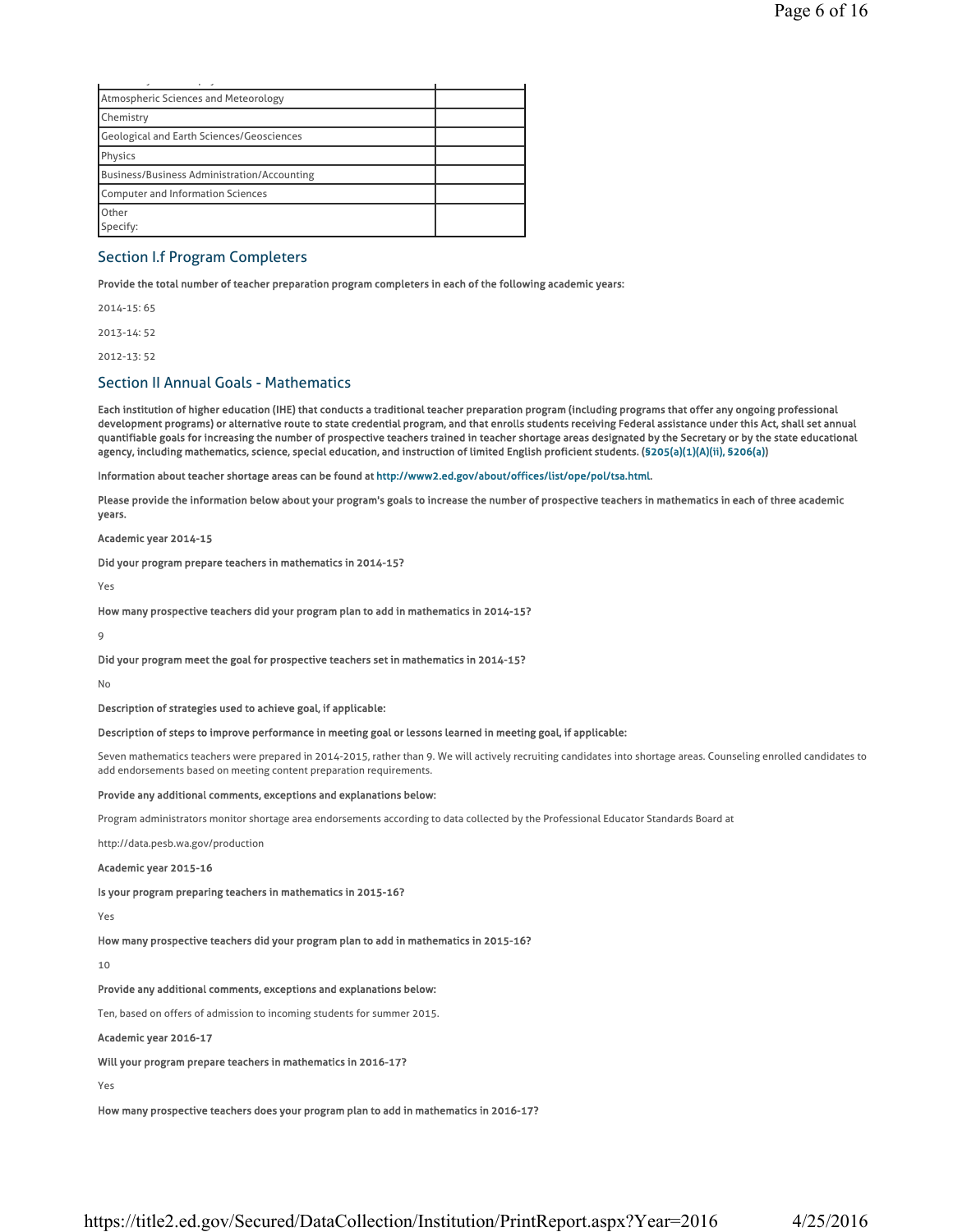#### Provide any additional comments, exceptions and explanations below:

Admission and enrollment for 2016 begins April. Seven total students is the projected number of admitted and enrolled students earning an endorsement in mathematics for 2016-2017.

### Section II Annual Goals - Science

Each institution of higher education (IHE) that conducts a traditional teacher preparation program (including programs that offer any ongoing professional development programs) or alternative route to state credential program, and that enrolls students receiving Federal assistance under this Act, shall set annual quantifiable goals for increasing the number of prospective teachers trained in teacher shortage areas designated by the Secretary or by the state educational agency, including mathematics, science, special education, and instruction of limited English proficient students. (§205(a)(1)(A)(ii), §206(a))

Information about teacher shortage areas can be found at http://www2.ed.gov/about/offices/list/ope/pol/tsa.html.

Please provide the information below about your program's goals to increase the number of prospective teachers in science in each of three academic years.

Academic year 2014-15

Did your program prepare teachers in science in 2014-15?

Yes

How many prospective teachers did your program plan to add in science in 2014-15?

13

Did your program meet the goal for prospective teachers set in science in 2014-15?

Yes

#### Description of strategies used to achieve goal, if applicable:

Recruiting candidates into shortage areas. Counseling enrolled candidates to add endorsements based on meeting content preparation requirements.

#### Description of steps to improve performance in meeting goal or lessons learned in meeting goal, if applicable:

#### Provide any additional comments, exceptions and explanations below:

Program administrators monitor shortage area endorsements according to data collected by the Professional Educator Standards Board at

http://data.pesb.wa.gov/production

#### Academic year 2015-16

Is your program preparing teachers in science in 2015-16?

Yes

How many prospective teachers did your program plan to add in science in 2015-16?

19

#### Provide any additional comments, exceptions and explanations below:

Nineteen, based on offers of admission to incoming students for summer 2015.

Academic year 2016-17

Will your program prepare teachers in science in 2016-17?

Yes

How many prospective teachers does your program plan to add in science in 2016-17?

13

#### Provide any additional comments, exceptions and explanations below:

Admission and enrollment for 2016 begins April. Thirteen total students is the projected number of admitted and enrolled students earning an endorsement in one of the sciences for 2016-2017.

### Section II Annual Goals - Special Education

Each institution of higher education (IHE) that conducts a traditional teacher preparation program (including programs that offer any ongoing professional development programs) or alternative route to state credential program, and that enrolls students receiving Federal assistance under this Act, shall set annual quantifiable goals for increasing the number of prospective teachers trained in teacher shortage areas designated by the Secretary or by the state educational agency, including mathematics, science, special education, and instruction of limited English proficient students. (§205(a)(1)(A)(ii), §206(a))

Information about teacher shortage areas can be found at http://www2.ed.gov/about/offices/list/ope/pol/tsa.html.

Please provide the information below about your program's goals to increase the number of prospective teachers in special education in each of three academic years.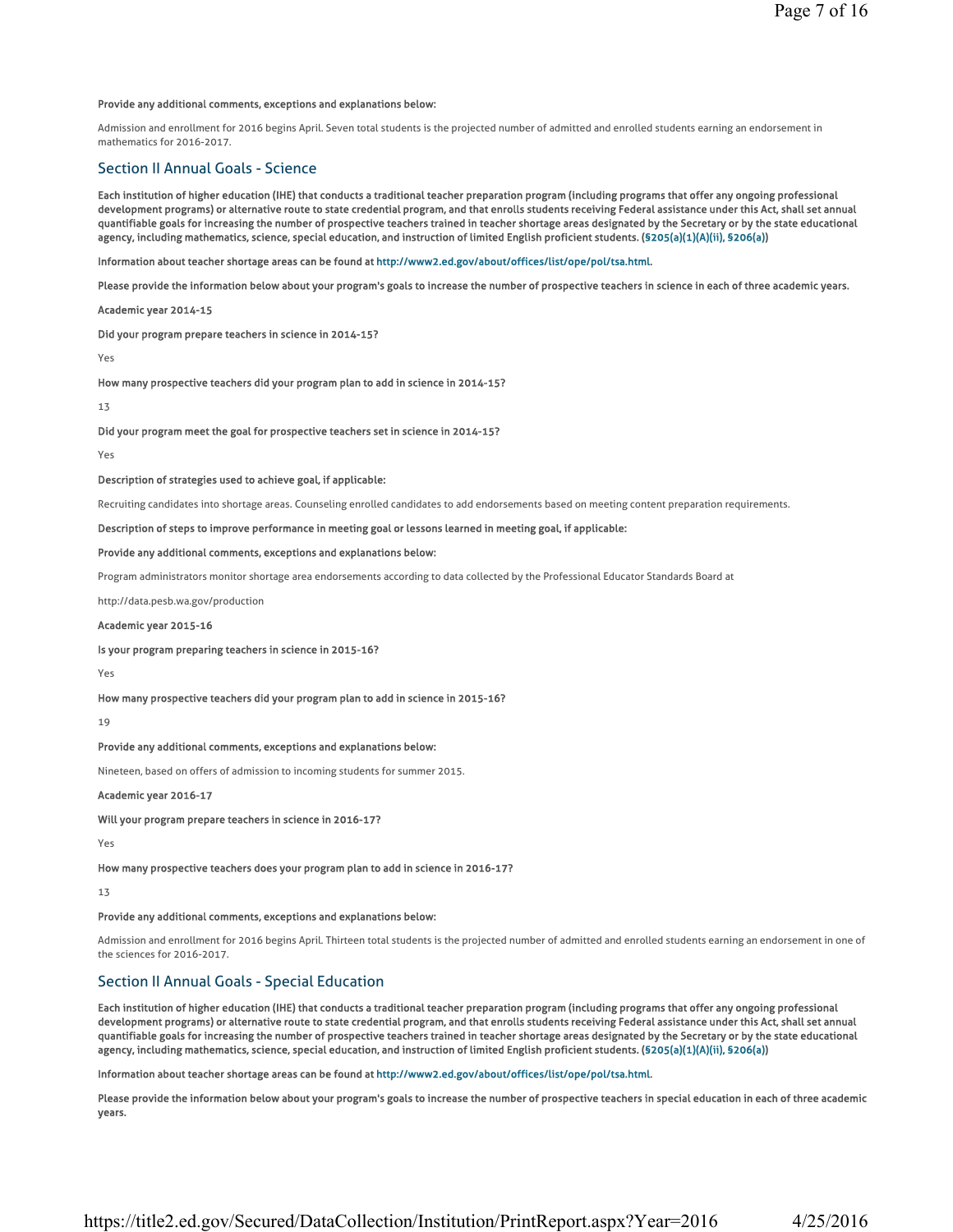Did your program prepare teachers in special education in 2014-15?

Yes

How many prospective teachers did your program plan to add in special education in 2014-15?

12

Did your program meet the goal for prospective teachers set in special education in 2014-15?

Yes

Description of strategies used to achieve goal, if applicable:

Recruiting candidates into shortage areas. Counseling enrolled candidates to add endorsements based on meeting content preparation requirements.

Description of steps to improve performance in meeting goal or lessons learned in meeting goal, if applicable:

Provide any additional comments, exceptions and explanations below:

Program administrators monitor shortage area endorsements according to data collected by the Professional Educator Standards Board at

http://data.pesb.wa.gov/production

y 5

Academic year 2015-16

Is your program preparing teachers in special education in 2015-16?

Yes

How many prospective teachers did your program plan to add in special education in 2015-16?

5

Provide any additional comments, exceptions and explanations below:

Five, based on offers of admission to incoming students for summer 2015.

Academic year 2016-17

Will your program prepare teachers in special education in 2016-17?

Yes

How many prospective teachers does your program plan to add in special education in 2016-17?

5

#### Provide any additional comments, exceptions and explanations below:

Admission and enrollment for 2016 begins April. Five total students is the projected number of admitted and enrolled students earning an endorsement in special education for 2016-2017.

### Section II Annual Goals - Instruction of Limited English Proficient Students

Each institution of higher education (IHE) that conducts a traditional teacher preparation program (including programs that offer any ongoing professional development programs) or alternative route to state credential program, and that enrolls students receiving Federal assistance under this Act, shall set annual quantifiable goals for increasing the number of prospective teachers trained in teacher shortage areas designated by the Secretary or by the state educational agency, including mathematics, science, special education, and instruction of limited English proficient students. (§205(a)(1)(A)(ii), §206(a))

Information about teacher shortage areas can be found at http://www2.ed.gov/about/offices/list/ope/pol/tsa.html.

Please provide the information below about your program's goals to increase the number of prospective teachers in instruction of limited English proficient students in each of three academic years.

Academic year 2014-15

Did your program prepare teachers in instruction of limited English proficient students in 2014-15?

No

How many prospective teachers did your program plan to add in instruction of limited English proficient students in 2014-15?

Did your program meet the goal for prospective teachers set in instruction of limited English proficient students in 2014-15?

NA

Description of strategies used to achieve goal, if applicable:

Description of steps to improve performance in meeting goal or lessons learned in meeting goal, if applicable:

Provide any additional comments, exceptions and explanations below:

Program administrators monitor shortage area endorsements according to data collected by the Professional Educator Standards Board at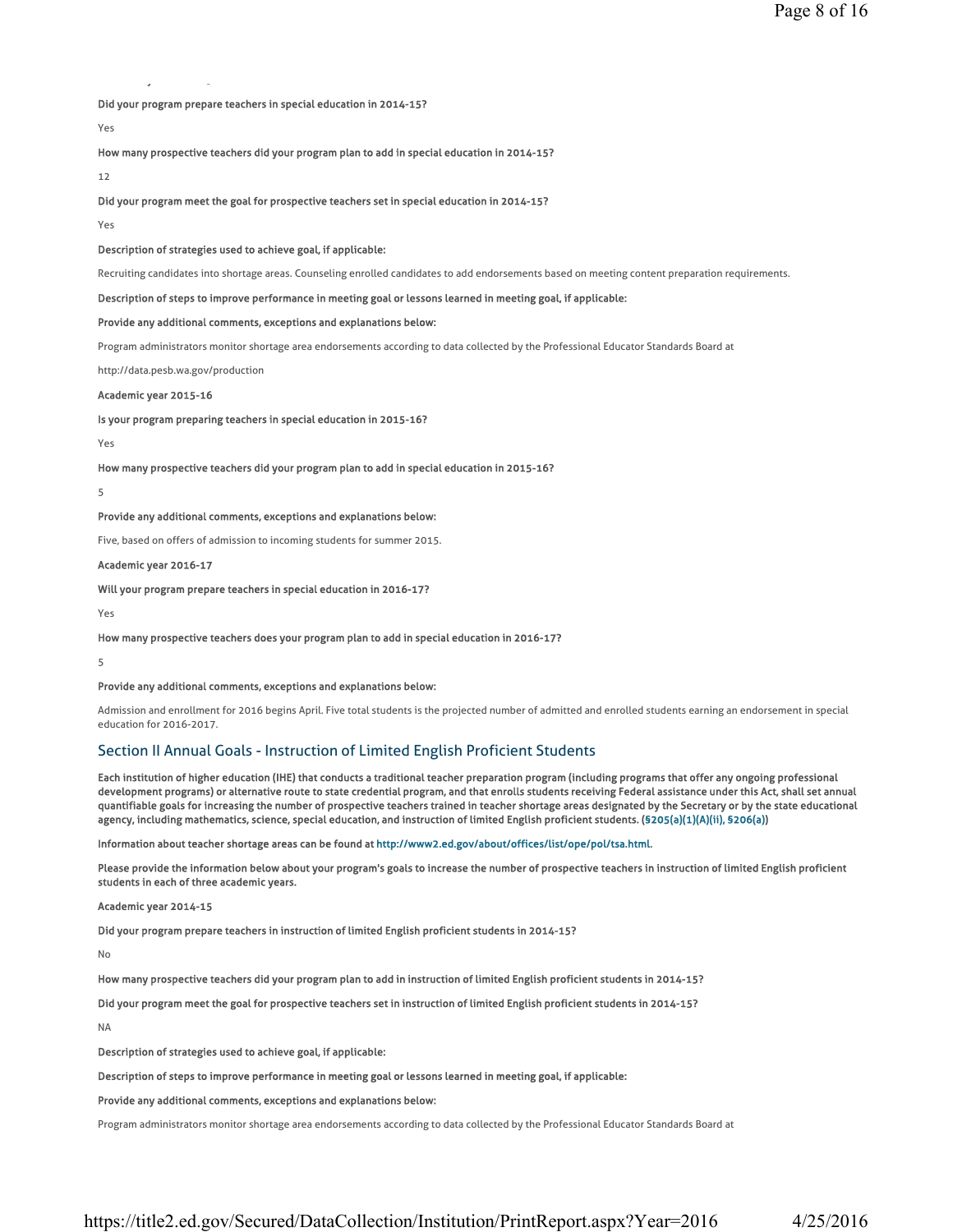# p p gp

### Academic year 2015-16

Is your program preparing teachers in instruction of limited English proficient students in 2015-16?

Yes

How many prospective teachers did your program plan to add in instruction of limited English proficient students in 2015-16?

2

Provide any additional comments, exceptions and explanations below:

Two, based on offers of admission to incoming students for summer 2015.

#### Academic year 2016-17

Will your program prepare teachers in instruction of limited English proficient students in 2016-17?

Yes

How many prospective teachers does your program plan to add in instruction of limited English proficient students in 2016-17?

1

#### Provide any additional comments, exceptions and explanations below:

Admission and enrollment for 2016 begins April. One student is projected for earning an endorsement in Limited English Proficient Students for 2016-2017.

#### Section II Assurances

Please certify that your institution is in compliance with the following assurances. (§205(a)(1)(A)(iii), §206(b)) Note: Be prepared to provide documentation and evidence for your responses, when requested, to support the following assurances.

Preparation responds to the identified needs of the local educational agencies or States where the program completers are likely to teach, based on past hiring and recruitment trends. Yes

Preparation is closely linked with the needs of schools and the instructional decisions new teachers face in the classroom. Yes

Prospective special education teachers are prepared in core academic subjects and to instruct in core academic subjects. Yes

Prospective general education teachers are prepared to provide instruction to students with disabilities.

Yes

Prospective general education teachers are prepared to provide instruction to limited English proficient students. Yes

Prospective general education teachers are prepared to provide instruction to students from low-income families.

Yes

Prospective teachers are prepared to effectively teach in urban and rural schools, as applicable. Yes

### Describe your institution's most successful strategies in meeting the assurances listed above:

We have designed specific courses to address English Language Learners and Special Education knowledge and skills as well as refining syllabi of existing courses to include relevant and critical information. We continue to work with our partner placement districts and schools to provide experiences for our teacher candidates in diverse settings.

### Section III Assessment Pass Rates

| Assessment code - Assessment name<br><b>Test Company</b><br>Group                           | <b>Number</b><br>taking<br>tests | Avg.<br>score | Number   Pass<br>scaled   passing  <br>tests | rate<br>(%) |
|---------------------------------------------------------------------------------------------|----------------------------------|---------------|----------------------------------------------|-------------|
| 22-BIOLOGY<br>Evaluation Systems group of Pearson<br>Other enrolled students                | 32                               | 263           | 32                                           | 100         |
| 22-BIOLOGY<br>Evaluation Systems group of Pearson<br>All program completers, 2014-15        | 22                               | 258           | 22                                           | 100         |
| 22-BIOLOGY<br><b>Evaluation Systems group of Pearson</b><br>All program completers, 2013-14 | 8                                |               |                                              |             |
| 22-BIOLOGY<br>Evaluation Systems group of Pearson<br>All program completers, 2012-13        | 16                               | 263           | 16                                           | 100         |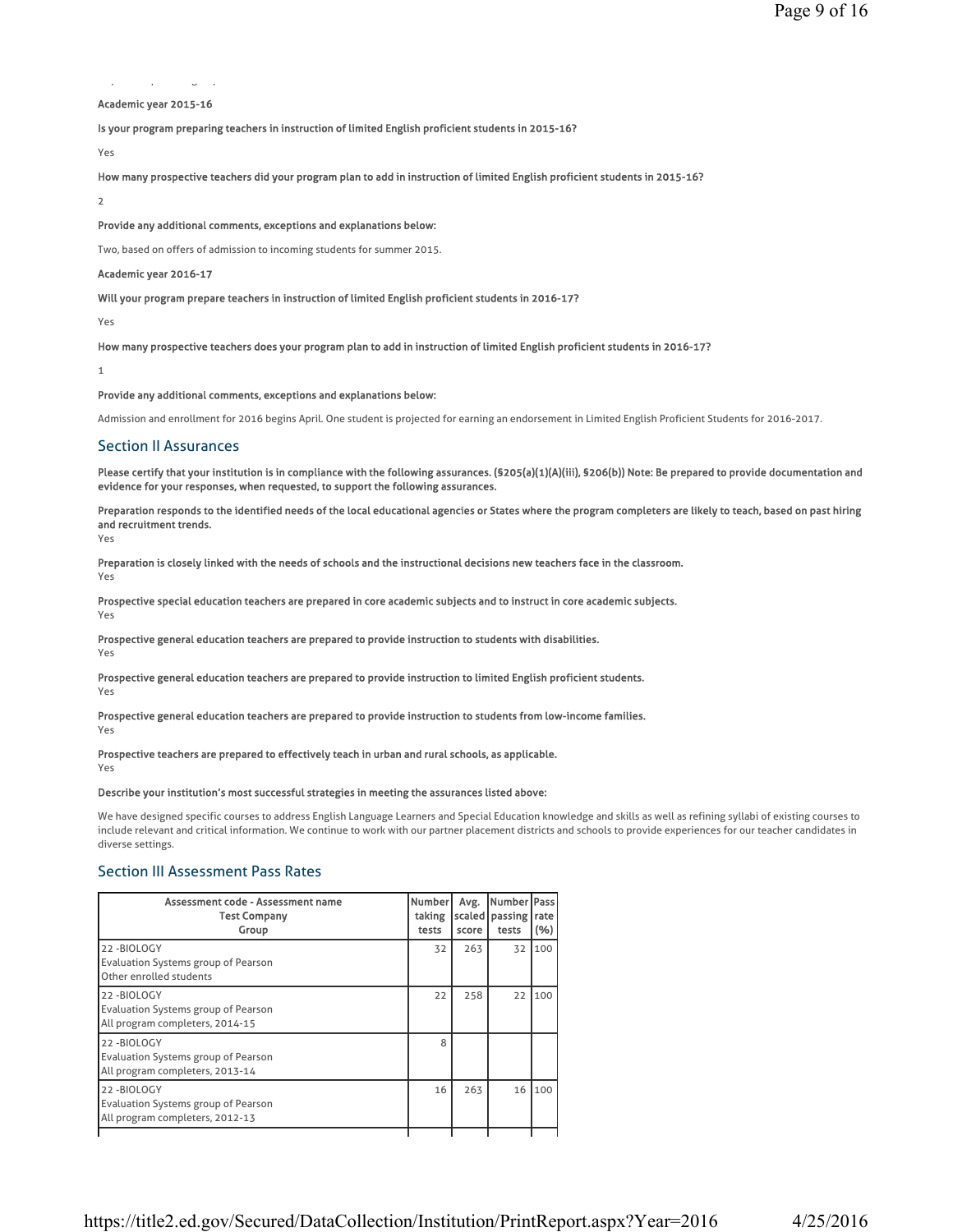| Evaluation Systems group of Pearson                                         |                |     |    |        |
|-----------------------------------------------------------------------------|----------------|-----|----|--------|
| Other enrolled students                                                     |                |     |    |        |
| 23-CHEMISTRY<br><b>Evaluation Systems group of Pearson</b>                  | 8              |     |    |        |
| All program completers, 2014-15                                             |                |     |    |        |
| 23-CHEMISTRY                                                                | 10             | 245 | 10 | 100    |
| Evaluation Systems group of Pearson                                         |                |     |    |        |
| All program completers, 2013-14                                             |                |     |    |        |
| 23-CHEMISTRY                                                                | 10             | 261 | 10 | 100    |
| Evaluation Systems group of Pearson                                         |                |     |    |        |
| All program completers, 2012-13<br>100 - DESIGNATED WORLD LANGUAGES         | 8              |     |    |        |
| <b>Evaluation Systems group of Pearson</b>                                  |                |     |    |        |
| Other enrolled students                                                     |                |     |    |        |
| 100 - DESIGNATED WORLD LANGUAGES                                            | $\overline{2}$ |     |    |        |
| Evaluation Systems group of Pearson                                         |                |     |    |        |
| All program completers, 2014-15                                             |                |     |    |        |
| 100 - DESIGNATED WORLD LANGUAGES                                            | 6              |     |    |        |
| Evaluation Systems group of Pearson<br>All program completers, 2012-13      |                |     |    |        |
| 24 - EARTH AND SPACE SCIENCE                                                | 4              |     |    |        |
| Evaluation Systems group of Pearson                                         |                |     |    |        |
| Other enrolled students                                                     |                |     |    |        |
| <b>24 - EARTH AND SPACE SCIENCE</b>                                         | 4              |     |    |        |
| Evaluation Systems group of Pearson                                         |                |     |    |        |
| All program completers, 2012-13                                             |                |     |    |        |
| 353 - EDUC OF EXCEPTIONAL CHILD: CORE CONTENT KNOWLEDGE                     | $\overline{2}$ |     |    |        |
| <b>Educational Testing Service (ETS)</b><br>All program completers, 2014-15 |                |     |    |        |
| 5 - ELEMENTARY EDUCATION SUBTEST 1                                          |                | 264 | 40 | 100    |
| Evaluation Systems group of Pearson                                         | 40             |     |    |        |
| All program completers, 2014-15                                             |                |     |    |        |
| 5 - ELEMENTARY EDUCATION SUBTEST 1                                          | 22             | 268 | 22 | 100    |
| Evaluation Systems group of Pearson                                         |                |     |    |        |
| All program completers, 2013-14                                             |                |     |    |        |
| 5 - ELEMENTARY EDUCATION SUBTEST 1                                          | 14             | 281 | 14 | 100    |
| Evaluation Systems group of Pearson<br>All program completers, 2012-13      |                |     |    |        |
| <b>6 - ELEMENTARY EDUCATION SUBTEST 2</b>                                   | 40             | 267 | 40 | 100    |
| Evaluation Systems group of Pearson                                         |                |     |    |        |
| All program completers, 2014-15                                             |                |     |    |        |
| <b>6 - ELEMENTARY EDUCATION SUBTEST 2</b>                                   | 22             | 272 | 22 | 100    |
| <b>Evaluation Systems group of Pearson</b>                                  |                |     |    |        |
| All program completers, 2013-14                                             |                |     |    |        |
| <b>6 - ELEMENTARY EDUCATION SUBTEST 2</b>                                   | 14             | 281 |    | 14 100 |
| Evaluation Systems group of Pearson<br>All program completers, 2012-13      |                |     |    |        |
| 102 - ELEMENTARY EDUCATION SUBTEST I                                        | $\overline{2}$ |     |    |        |
| State                                                                       |                |     |    |        |
| All enrolled students who have completed all noncl                          |                |     |    |        |
| 102 - ELEMENTARY EDUCATION SUBTEST I                                        | 40             | 251 | 40 | 100    |
| State                                                                       |                |     |    |        |
| Other enrolled students                                                     |                |     |    |        |
| 102 - ELEMENTARY EDUCATION SUBTEST I<br>State                               | 2              |     |    |        |
| All program completers, 2014-15                                             |                |     |    |        |
| 103 - ELEMENTARY EDUCATION SUBTEST II                                       | 2              |     |    |        |
| State                                                                       |                |     |    |        |
| All enrolled students who have completed all noncl                          |                |     |    |        |
| 103 - ELEMENTARY EDUCATION SUBTEST II                                       | 40             | 262 | 40 | 100    |
| <b>State</b>                                                                |                |     |    |        |
| Other enrolled students                                                     |                |     |    |        |
| 103 - ELEMENTARY EDUCATION SUBTEST II<br>State                              | 2              |     |    |        |
| All program completers, 2014-15                                             |                |     |    |        |
|                                                                             | 3              |     |    |        |
|                                                                             |                |     |    |        |
|                                                                             |                |     |    |        |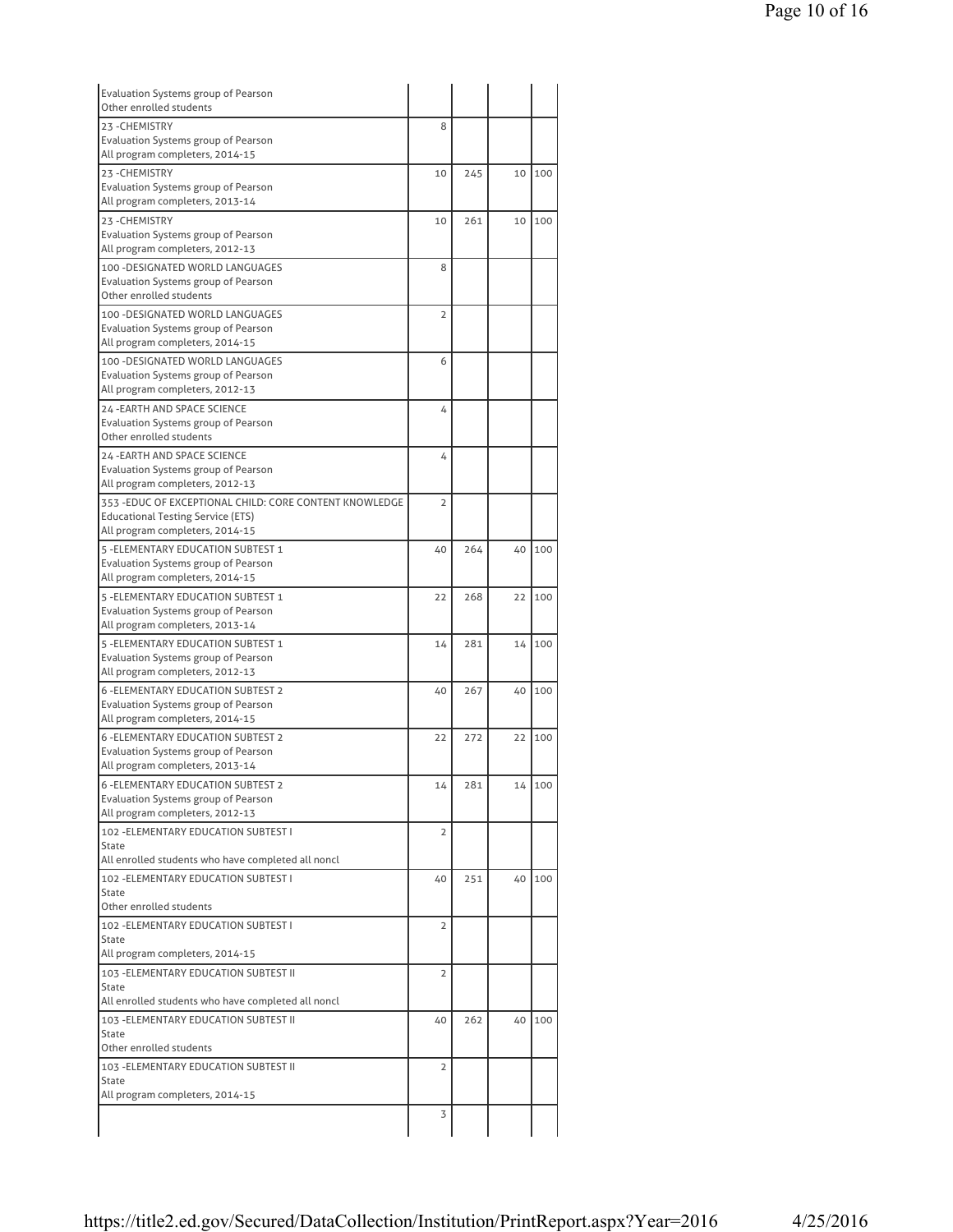| Evaluation Systems group of Pearson<br>All program completers, 2014-15 |                |     |    |     |
|------------------------------------------------------------------------|----------------|-----|----|-----|
| 23 - ELEMENTARY LITERACY                                               | 7              |     |    |     |
| Evaluation Systems group of Pearson                                    |                |     |    |     |
| All program completers, 2013-14                                        |                |     |    |     |
| <b>22 - ELEMENTARY MATHEMATICS</b>                                     | 10             | 51  | 10 | 100 |
| <b>Evaluation Systems group of Pearson</b>                             |                |     |    |     |
| All program completers, 2014-15                                        |                |     |    |     |
| <b>22 - ELEMENTARY MATHEMATICS</b>                                     | 5              |     |    |     |
| Evaluation Systems group of Pearson                                    |                |     |    |     |
| All program completers, 2013-14                                        |                |     |    |     |
| 301 - ENGLISH LANGUAGE ARTS                                            | 24             | 264 | 24 | 100 |
| State                                                                  |                |     |    |     |
| Other enrolled students                                                |                |     |    |     |
| <b>20 -ENGLISH LANGUAGE ARTS</b>                                       | 4              |     |    |     |
| Evaluation Systems group of Pearson                                    |                |     |    |     |
| Other enrolled students                                                |                |     |    |     |
| <b>20 -ENGLISH LANGUAGE ARTS</b>                                       | 22             | 266 | 22 | 100 |
| Evaluation Systems group of Pearson                                    |                |     |    |     |
| All program completers, 2014-15                                        |                |     |    |     |
| 20 - ENGLISH LANGUAGE ARTS                                             | 14             | 281 | 14 | 100 |
| Evaluation Systems group of Pearson                                    |                |     |    |     |
| All program completers, 2013-14                                        |                |     |    |     |
| <b>20 -ENGLISH LANGUAGE ARTS</b>                                       | 22             | 277 | 22 | 100 |
| Evaluation Systems group of Pearson                                    |                |     |    |     |
| All program completers, 2012-13                                        |                |     |    |     |
| 51 - ENGLISH LANGUAGE LEARNERS                                         | 4              |     |    |     |
| Evaluation Systems group of Pearson                                    |                |     |    |     |
| Other enrolled students                                                |                |     |    |     |
| 51 - ENGLISH LANGUAGE LEARNERS                                         | 2              |     |    |     |
| Evaluation Systems group of Pearson                                    |                |     |    |     |
| All program completers, 2013-14                                        |                |     |    |     |
| 51 - ENGLISH LANGUAGE LEARNERS                                         | 2              |     |    |     |
| Evaluation Systems group of Pearson                                    |                |     |    |     |
| All program completers, 2012-13                                        |                |     |    |     |
| 29 - HEALTH/FITNESS                                                    | 2              |     |    |     |
| Evaluation Systems group of Pearson                                    |                |     |    |     |
| Other enrolled students                                                |                |     |    |     |
| 29 - HEALTH/FITNESS                                                    | 6              |     |    |     |
| <b>Evaluation Systems group of Pearson</b>                             |                |     |    |     |
| All program completers, 2014-15                                        |                |     |    |     |
| 29 - HEALTH/FITNESS                                                    | 4              |     |    |     |
| Evaluation Systems group of Pearson                                    |                |     |    |     |
| All program completers, 2013-14                                        |                |     |    |     |
| 29-HEALTH/FITNESS                                                      | 4              |     |    |     |
| Evaluation Systems group of Pearson                                    |                |     |    |     |
| All program completers, 2012-13                                        |                |     |    |     |
| 27-HISTORY                                                             | 6              |     |    |     |
| Evaluation Systems group of Pearson                                    |                |     |    |     |
| Other enrolled students                                                |                |     |    |     |
| 27-HISTORY                                                             | 12             | 274 | 12 | 100 |
| Evaluation Systems group of Pearson                                    |                |     |    |     |
| All program completers, 2014-15                                        |                |     |    |     |
| 27-HISTORY                                                             | 4              |     |    |     |
| Evaluation Systems group of Pearson                                    |                |     |    |     |
| All program completers, 2013-14                                        |                |     |    |     |
| 27-HISTORY                                                             | 10             | 264 | 10 | 100 |
| Evaluation Systems group of Pearson                                    |                |     |    |     |
| All program completers, 2012-13                                        |                |     |    |     |
| 30 - K-12 PERFORMING ARTS                                              | $\overline{2}$ |     |    |     |
| Evaluation Systems group of Pearson                                    |                |     |    |     |
| All program completers, 2014-15                                        |                |     |    |     |
| 30 - K-12 PERFORMING ARTS                                              | 2              |     |    |     |
| Evaluation Systems group of Pearson                                    |                |     |    |     |
| All program completers, 2013-14                                        |                |     |    |     |
|                                                                        |                |     |    |     |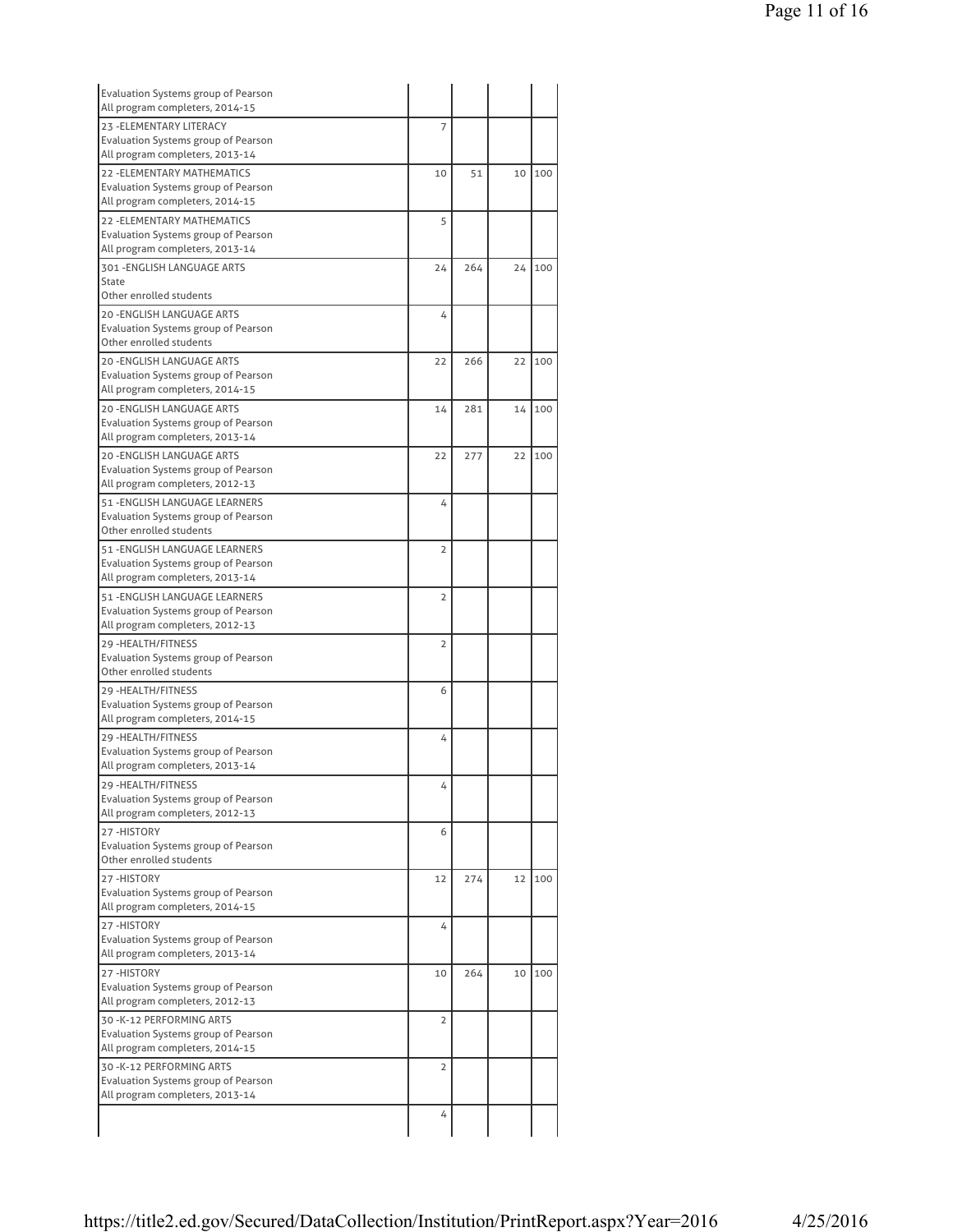| Evaluation Systems group of Pearson<br>Other enrolled students                        |                |     |    |     |
|---------------------------------------------------------------------------------------|----------------|-----|----|-----|
| <b>26-MATHEMATICS</b>                                                                 | 4              |     |    |     |
| <b>Evaluation Systems group of Pearson</b>                                            |                |     |    |     |
| All enrolled students who have completed all noncl                                    |                |     |    |     |
| 304 - MATHEMATICS<br><b>State</b>                                                     | 18             | 259 | 18 | 100 |
| Other enrolled students                                                               |                |     |    |     |
| <b>26-MATHEMATICS</b>                                                                 | 14             | 272 | 14 | 100 |
| <b>Evaluation Systems group of Pearson</b>                                            |                |     |    |     |
| All program completers, 2014-15                                                       |                |     |    |     |
| <b>26-MATHEMATICS</b>                                                                 | 24             | 261 | 24 | 100 |
| <b>Evaluation Systems group of Pearson</b><br>All program completers, 2013-14         |                |     |    |     |
| <b>26-MATHEMATICS</b>                                                                 | 10             |     | 10 | 100 |
| <b>Evaluation Systems group of Pearson</b>                                            |                | 270 |    |     |
| All program completers, 2012-13                                                       |                |     |    |     |
| 10 - MIDDLE LEVEL HUMANITIES SUBTEST 1                                                | 4              |     |    |     |
| Evaluation Systems group of Pearson                                                   |                |     |    |     |
| All program completers, 2012-13                                                       |                |     |    |     |
| 11-MIDDLE LEVEL HUMANITIES SUBTEST 2                                                  | 4              |     |    |     |
| Evaluation Systems group of Pearson<br>All program completers, 2012-13                |                |     |    |     |
| 12 - MIDDLE LEVEL MATHEMATICS                                                         | $\overline{2}$ |     |    |     |
| Evaluation Systems group of Pearson                                                   |                |     |    |     |
| All program completers, 2013-14                                                       |                |     |    |     |
| 35 - MUSIC: CHORAL                                                                    | $\overline{2}$ |     |    |     |
| <b>Evaluation Systems group of Pearson</b>                                            |                |     |    |     |
| All program completers, 2014-15                                                       |                |     |    |     |
| 35 - MUSIC: CHORAL<br>Evaluation Systems group of Pearson                             | $\overline{2}$ |     |    |     |
| All program completers, 2013-14                                                       |                |     |    |     |
| 35 - MUSIC: CHORAL                                                                    | $\overline{2}$ |     |    |     |
| Evaluation Systems group of Pearson                                                   |                |     |    |     |
| All program completers, 2012-13                                                       |                |     |    |     |
| 34 - MUSIC: GENERAL                                                                   | $\overline{2}$ |     |    |     |
| Evaluation Systems group of Pearson<br>All program completers, 2014-15                |                |     |    |     |
| 34 - MUSIC: GENERAL                                                                   | $\overline{2}$ |     |    |     |
| Evaluation Systems group of Pearson                                                   |                |     |    |     |
| All program completers, 2013-14                                                       |                |     |    |     |
| 34-MUSIC: GENERAL                                                                     | 6              |     |    |     |
| Evaluation Systems group of Pearson                                                   |                |     |    |     |
| All program completers, 2012-13                                                       |                |     |    |     |
| 36 - MUSIC: INSTRUMENTAL<br>Evaluation Systems group of Pearson                       | 2              |     |    |     |
| Other enrolled students                                                               |                |     |    |     |
| 36 - MUSIC: INSTRUMENTAL                                                              | $\overline{2}$ |     |    |     |
| Evaluation Systems group of Pearson                                                   |                |     |    |     |
| All program completers, 2014-15                                                       |                |     |    |     |
| 36 - MUSIC: INSTRUMENTAL                                                              | 4              |     |    |     |
| Evaluation Systems group of Pearson                                                   |                |     |    |     |
| All program completers, 2013-14                                                       |                |     |    |     |
| 36 - MUSIC: INSTRUMENTAL<br>Evaluation Systems group of Pearson                       | 8              |     |    |     |
| All program completers, 2012-13                                                       |                |     |    |     |
| 1006 - OPI FRENCH                                                                     | $\overline{2}$ |     |    |     |
| American Council on the Teaching of Foreign Langua                                    |                |     |    |     |
| Other enrolled students                                                               |                |     |    |     |
| 1006 - OPI FRENCH                                                                     | 4              |     |    |     |
| American Council on the Teaching of Foreign Langua<br>All program completers, 2012-13 |                |     |    |     |
| 1007 - OPI GERMAN                                                                     | $\overline{2}$ |     |    |     |
| American Council on the Teaching of Foreign Langua                                    |                |     |    |     |
| All program completers, 2012-13                                                       |                |     |    |     |
|                                                                                       | $\overline{2}$ |     |    |     |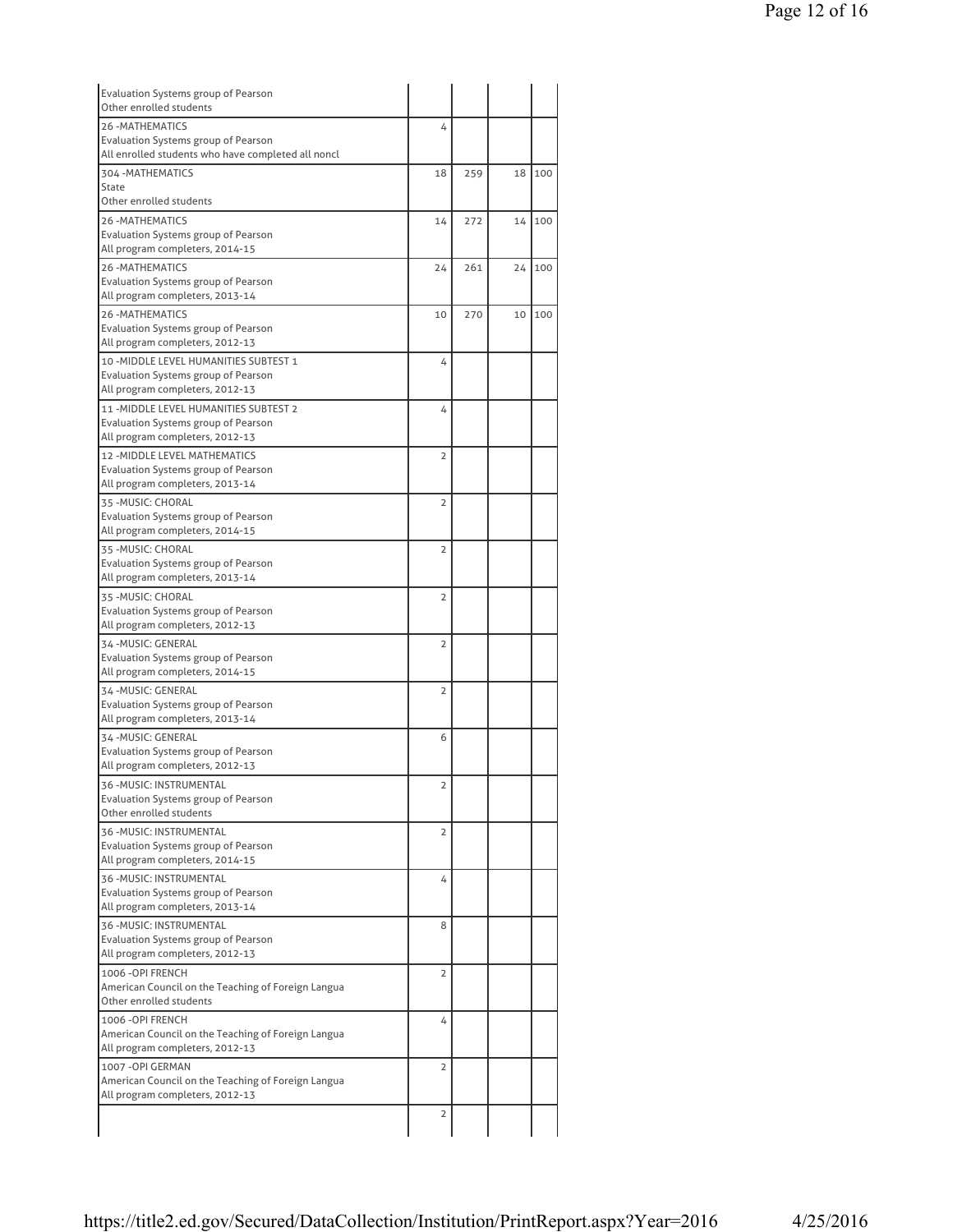| American Council on the Teaching of Foreign Langua<br>All enrolled students who have completed all noncl |                |     |    |     |
|----------------------------------------------------------------------------------------------------------|----------------|-----|----|-----|
| 1018 - OPI SPANISH                                                                                       | $\overline{2}$ |     |    |     |
| American Council on the Teaching of Foreign Langua                                                       |                |     |    |     |
| Other enrolled students                                                                                  |                |     |    |     |
| 1018-OPI SPANISH                                                                                         | $\overline{2}$ |     |    |     |
| American Council on the Teaching of Foreign Langua                                                       |                |     |    |     |
| All program completers, 2014-15                                                                          |                |     |    |     |
|                                                                                                          |                |     |    |     |
| 1018 - OPI SPANISH                                                                                       | $\overline{2}$ |     |    |     |
| American Council on the Teaching of Foreign Langua                                                       |                |     |    |     |
| All program completers, 2012-13                                                                          |                |     |    |     |
| 24 - PHYSICAL EDUCATION                                                                                  | $\overline{2}$ |     |    |     |
| <b>Evaluation Systems group of Pearson</b>                                                               |                |     |    |     |
| All program completers, 2014-15                                                                          |                |     |    |     |
| 24 - PHYSICAL EDUCATION                                                                                  | 2              |     |    |     |
| Evaluation Systems group of Pearson                                                                      |                |     |    |     |
| All program completers, 2013-14                                                                          |                |     |    |     |
| 25-PHYSICS                                                                                               | 2              |     |    |     |
| Evaluation Systems group of Pearson                                                                      |                |     |    |     |
| All enrolled students who have completed all noncl                                                       |                |     |    |     |
| 25-PHYSICS                                                                                               | 6              |     |    |     |
| <b>Evaluation Systems group of Pearson</b>                                                               |                |     |    |     |
| Other enrolled students                                                                                  |                |     |    |     |
|                                                                                                          |                |     |    |     |
| 25-PHYSICS                                                                                               | 4              |     |    |     |
| <b>Evaluation Systems group of Pearson</b>                                                               |                |     |    |     |
| All program completers, 2014-15                                                                          |                |     |    |     |
| 25-PHYSICS                                                                                               | 8              |     |    |     |
| Evaluation Systems group of Pearson                                                                      |                |     |    |     |
| All program completers, 2013-14                                                                          |                |     |    |     |
| 25-PHYSICS                                                                                               | $\overline{2}$ |     |    |     |
| Evaluation Systems group of Pearson                                                                      |                |     |    |     |
| All program completers, 2012-13                                                                          |                |     |    |     |
| 21-SCIENCE                                                                                               | 8              |     |    |     |
| Evaluation Systems group of Pearson                                                                      |                |     |    |     |
| Other enrolled students                                                                                  |                |     |    |     |
| 21-SCIENCE                                                                                               | 14             | 265 | 14 | 100 |
| Evaluation Systems group of Pearson                                                                      |                |     |    |     |
| All program completers, 2014-15                                                                          |                |     |    |     |
|                                                                                                          |                |     |    |     |
| 21-SCIENCE                                                                                               | 16             | 257 | 16 | 100 |
| <b>Evaluation Systems group of Pearson</b>                                                               |                |     |    |     |
| All program completers, 2013-14                                                                          |                |     |    |     |
| 21-SCIENCE                                                                                               | 16             | 258 | 16 | 100 |
| Evaluation Systems group of Pearson                                                                      |                |     |    |     |
| All program completers, 2012-13                                                                          |                |     |    |     |
| 7 - SECONDARY ENGLISH - LANGUAGE ARTS                                                                    | 4              |     |    |     |
| <b>Evaluation Systems group of Pearson</b>                                                               |                |     |    |     |
| All program completers, 2014-15                                                                          |                |     |    |     |
| 7 - SECONDARY ENGLISH - LANGUAGE ARTS                                                                    | 3              |     |    |     |
| Evaluation Systems group of Pearson                                                                      |                |     |    |     |
| All program completers, 2013-14                                                                          |                |     |    |     |
|                                                                                                          |                |     |    |     |
| 10 - SECONDARY HISTORY - SOCIAL STUDIES                                                                  | 5              |     |    |     |
| Evaluation Systems group of Pearson                                                                      |                |     |    |     |
| All program completers, 2014-15                                                                          |                |     |    |     |
| 10 - SECONDARY HISTORY - SOCIAL STUDIES                                                                  | 3              |     |    |     |
| Evaluation Systems group of Pearson                                                                      |                |     |    |     |
| All program completers, 2013-14                                                                          |                |     |    |     |
| 8 - SECONDARY MATHEMATICS                                                                                | 5              |     |    |     |
| Evaluation Systems group of Pearson                                                                      |                |     |    |     |
| All program completers, 2014-15                                                                          |                |     |    |     |
| <b>8 - SECONDARY MATHEMATICS</b>                                                                         | 7              |     |    |     |
| Evaluation Systems group of Pearson                                                                      |                |     |    |     |
| All program completers, 2013-14                                                                          |                |     |    |     |
|                                                                                                          |                |     |    |     |
|                                                                                                          | 15             | 50  | 15 | 100 |
| 9 - SECONDARY SCIENCE                                                                                    |                |     |    |     |
| Evaluation Systems group of Pearson                                                                      |                |     |    |     |
| All program completers, 2014-15                                                                          |                |     |    |     |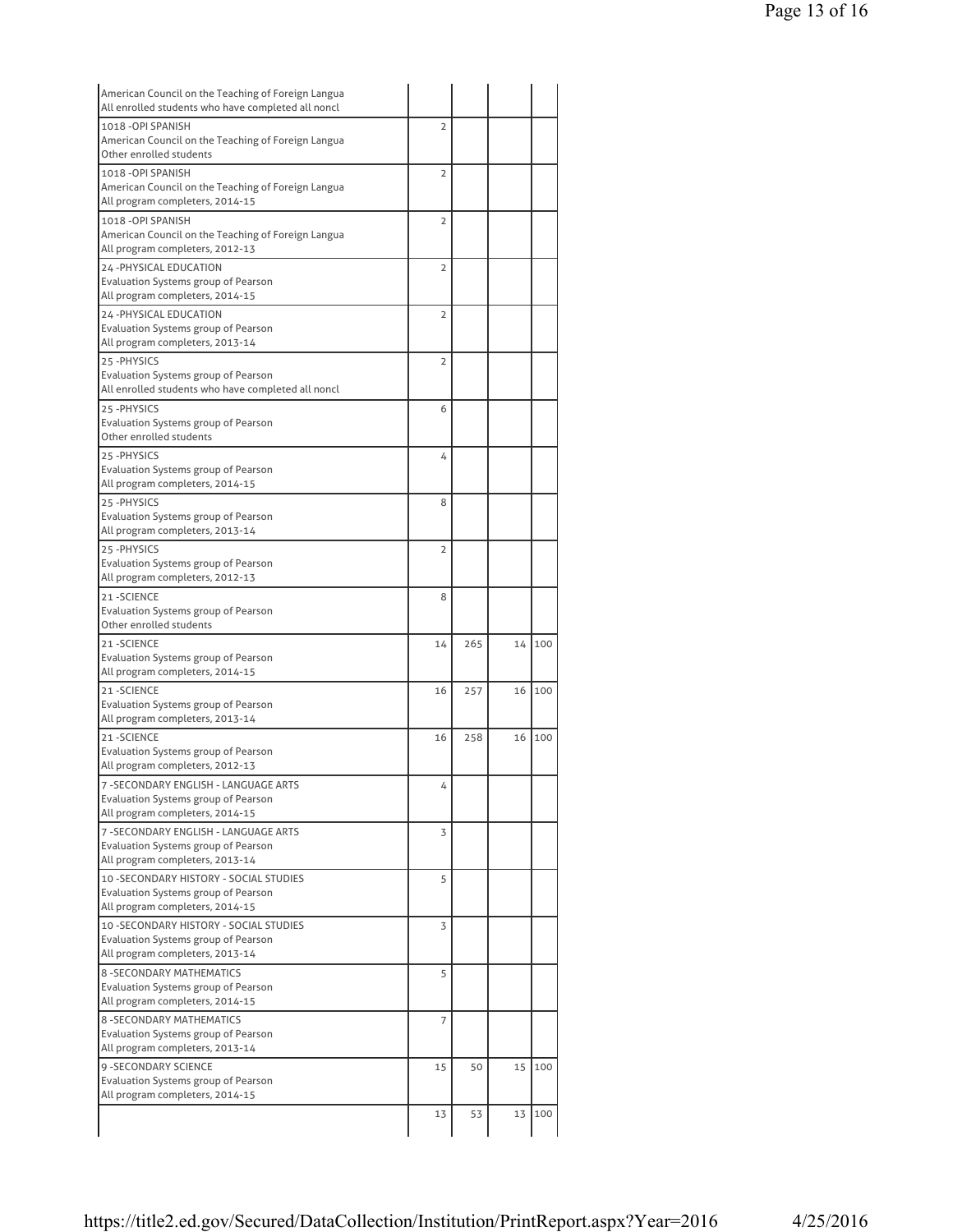| Evaluation Systems group of Pearson<br>All program completers, 2013-14  |                |     |    |     |
|-------------------------------------------------------------------------|----------------|-----|----|-----|
| 28 - SOCIAL STUDIES                                                     | 6              |     |    |     |
| Evaluation Systems group of Pearson                                     |                |     |    |     |
| Other enrolled students                                                 |                |     |    |     |
| <b>28 - SOCIAL STUDIES</b>                                              | 6              |     |    |     |
| Evaluation Systems group of Pearson<br>All program completers, 2014-15  |                |     |    |     |
| <b>28 - SOCIAL STUDIES</b>                                              | $\overline{2}$ |     |    |     |
| Evaluation Systems group of Pearson                                     |                |     |    |     |
| All program completers, 2013-14                                         |                |     |    |     |
| <b>28 - SOCIAL STUDIES</b>                                              | $\overline{2}$ |     |    |     |
| Evaluation Systems group of Pearson                                     |                |     |    |     |
| All program completers, 2012-13                                         |                |     |    |     |
| 70 - SPECIAL EDUCATION<br>Evaluation Systems group of Pearson           | $\overline{2}$ |     |    |     |
| All enrolled students who have completed all noncl                      |                |     |    |     |
| 70 - SPECIAL EDUCATION                                                  | 8              |     |    |     |
| Evaluation Systems group of Pearson                                     |                |     |    |     |
| Other enrolled students                                                 |                |     |    |     |
| <b>70 -SPECIAL EDUCATION</b>                                            | 26             | 259 | 26 | 100 |
| Evaluation Systems group of Pearson<br>All program completers, 2014-15  |                |     |    |     |
| 25 - SPECIAL EDUCATION                                                  | 14             | 46  | 14 | 100 |
| Evaluation Systems group of Pearson                                     |                |     |    |     |
| All program completers, 2014-15                                         |                |     |    |     |
| 25 - SPECIAL EDUCATION                                                  | 14             | 46  | 14 | 100 |
| Evaluation Systems group of Pearson                                     |                |     |    |     |
| All program completers, 2013-14                                         |                |     |    |     |
| <b>70 - SPECIAL EDUCATION</b><br>Evaluation Systems group of Pearson    | 28             | 261 | 28 | 100 |
| All program completers, 2013-14                                         |                |     |    |     |
| 70 - SPECIAL EDUCATION                                                  | 22             | 260 | 22 | 100 |
| Evaluation Systems group of Pearson                                     |                |     |    |     |
| All program completers, 2012-13                                         |                |     |    |     |
| <b>32 - THEATRE ARTS</b>                                                | $\overline{2}$ |     |    |     |
| Evaluation Systems group of Pearson<br>All program completers, 2014-15  |                |     |    |     |
| 32 - THEATRE ARTS                                                       | 4              |     |    |     |
| Evaluation Systems group of Pearson                                     |                |     |    |     |
| All program completers, 2013-14                                         |                |     |    |     |
| <b>32 - THEATRE ARTS</b>                                                | 4              |     |    |     |
| Evaluation Systems group of Pearson                                     |                |     |    |     |
| All program completers, 2012-13                                         |                |     |    |     |
| 33 -VISUAL ARTS<br>Evaluation Systems group of Pearson                  | 2              |     |    |     |
| All program completers, 2014-15                                         |                |     |    |     |
| 33 - VISUAL ARTS                                                        | 2              |     |    |     |
| Evaluation Systems group of Pearson                                     |                |     |    |     |
| All program completers, 2013-14                                         |                |     |    |     |
| 33 - VISUAL ARTS                                                        | 2              |     |    |     |
| Evaluation Systems group of Pearson<br>All program completers, 2012-13  |                |     |    |     |
| <b>29 - WORLD LANGUAGE</b>                                              | 1              |     |    |     |
| Evaluation Systems group of Pearson                                     |                |     |    |     |
| All enrolled students who have completed all noncl                      |                |     |    |     |
| 29 - WORLD LANGUAGE                                                     | $\mathbf 1$    |     |    |     |
| Evaluation Systems group of Pearson<br>All program completers, 2014-15  |                |     |    |     |
|                                                                         |                |     |    |     |
| 2005 - WPT FRENCH<br>American Council on the Teaching of Foreign Langua | 2              |     |    |     |
| Other enrolled students                                                 |                |     |    |     |
| 2005 - WPT FRENCH                                                       | 4              |     |    |     |
| American Council on the Teaching of Foreign Langua                      |                |     |    |     |
| All program completers, 2012-13                                         |                |     |    |     |
|                                                                         | 2              |     |    |     |
|                                                                         |                |     |    |     |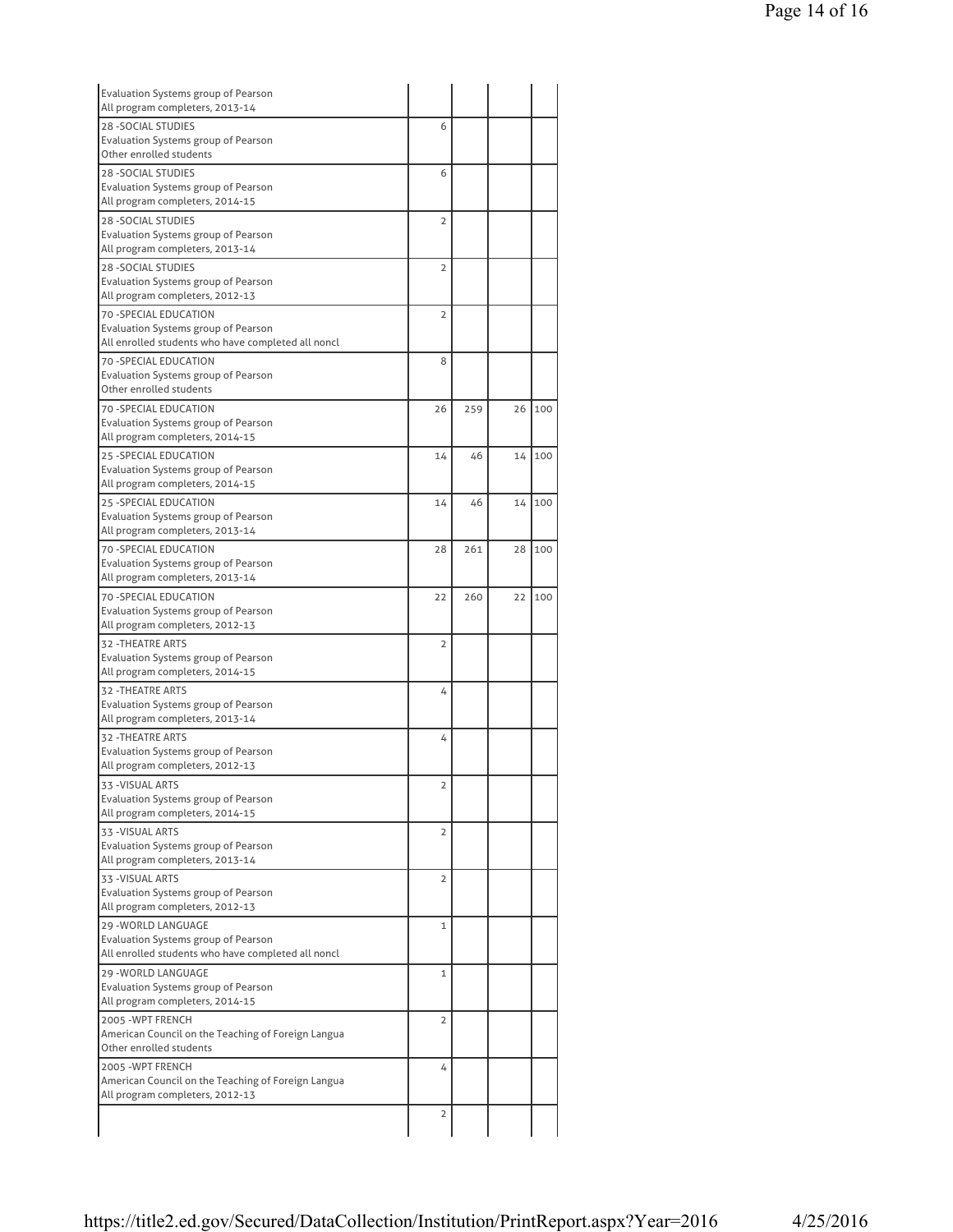| American Council on the Teaching of Foreign Langua<br>All program completers, 2012-13                      |  |  |
|------------------------------------------------------------------------------------------------------------|--|--|
| 2015 - WPT SPANISH<br>American Council on the Teaching of Foreign Langua<br>Other enrolled students        |  |  |
| 2015 -WPT SPANISH<br>American Council on the Teaching of Foreign Langua<br>All program completers, 2014-15 |  |  |
| 2015 -WPT SPANISH<br>American Council on the Teaching of Foreign Langua<br>All program completers, 2012-13 |  |  |

### Section III Summary Pass Rates

| Group                                              | Number Number   Pass  <br>taking<br>tests | passing rate<br>tests | (%) |
|----------------------------------------------------|-------------------------------------------|-----------------------|-----|
| All enrolled students who have completed all noncl | 8                                         |                       |     |
| Other enrolled students                            | 118                                       | 117                   | 99  |
| All program completers, 2014-15                    | 179                                       | 179                   | 100 |
| All program completers, 2013-14                    | 146                                       | 146                   | 100 |
| All program completers, 2012-13                    | 100                                       | 100                   | 100 |

### Section IV Low-Performing

Provide the following information about the approval or accreditation of your teacher preparation program.

Is your teacher preparation program currently approved or accredited? Yes

If yes, please specify the organization(s) that approved or accredited your program:

State Council for the Accreditation of Educator Preparation

Is your teacher preparation program currently under a designation as "low-performing" by the state (as per section 207(a) of the HEA of 2008)? No

# Section V Use of Technology

Provide the following information about the use of technology in your teacher preparation program. Please note that choosing 'yes' indicates that your teacher preparation program would be able to provide evidence upon request.

Does your program prepare teachers to:

- integrate technology effectively into curricula and instruction
- Yes
- use technology effectively to collect data to improve teaching and learning
- Yes
- use technology effectively to manage data to improve teaching and learning Yes
- use technology effectively to analyze data to improve teaching and learning Yes

Provide a description of the evidence that your program uses to show that it prepares teachers to integrate technology effectively into curricula and instruction, and to use technology effectively to collect, manage, and analyze data in order to improve teaching and learning for the purpose of increasing student academic achievement. Include a description of the evidence your program uses to show that it prepares teachers to use the principles of universal design for learning, as applicable. Include planning activities and a timeline if any of the four elements listed above are not currently in place.

We expect our candidates to use technology throughout the program. They are involved in using a variety of technologies to complete their work for courses. These include search engines, various blogging tools, word processors, spreadsheets, discussion groups, listserves, and a variety of other web 2.0 and computer-based technologies.

Our faculty also model the incorporation of various technologies into coursework. As mentioned above, students are regularly engaged in assignments that require them to use technology. They also see technology used on a regular basis. Document projectors, Internet projections, a variety of animations, as well as smartboards, and other technologies are routinely used in classes they take.

Since our students take many of their courses while embedded in the internship placement, they have an immediate opportunity to apply the technology they use in completing university coursework as well as what they are taught in their specific technology course.

# Section VI Teacher Training

Provide the following information about your teacher preparation program. Please note that choosing 'yes' indicates that your teacher preparation program would be able to provide evidence upon request.